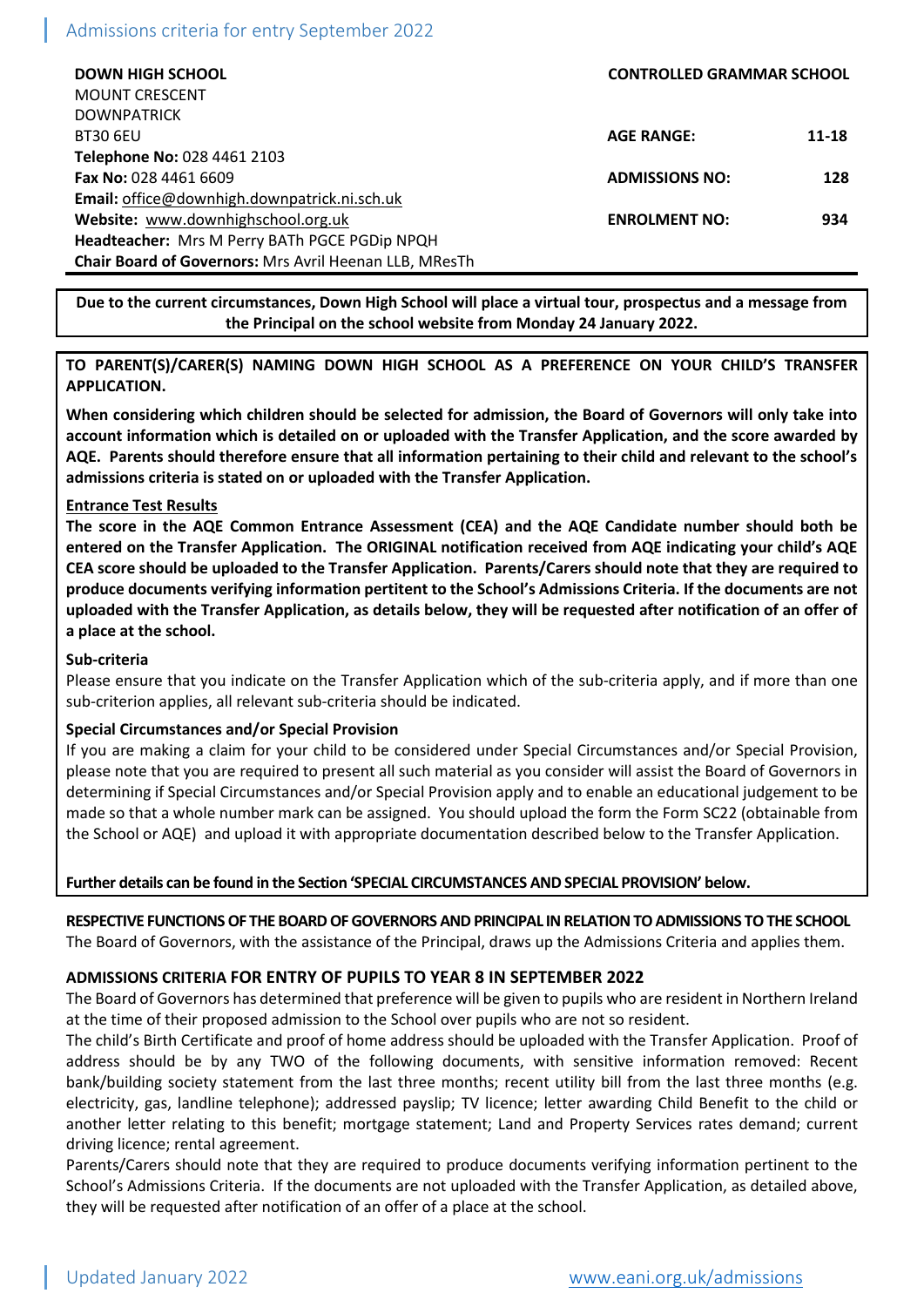**When considering which children should be selected for admission, the Board of Governors will only take into account information which is detailed on or uploaded with the Transfer Application, and the score awarded by AQE (or awarded as a result of consideration of Special Circumstances and/or Special Provision). Parents should therefore ensure that all information pertaining to their child and relevant to the school's admissions criteria is stated on the Transfer Application or uploaded with the Transfer Application. Parents/Carers should note that they are required to produce documents verifying information pertinent to the School's Admissions Criteria.**

**The Board of Governors will not use as a criterion for admission the position of preference given to the school by the applicant on the Transfer Application; for example a pupil who has chosen Down High School as a second (or other) preference (and whose application to their first preference school has been unsuccessful) will be considered in the same way as all first preference applicants.**

An academic criterion is used in the selection process, by reference to the Score awarded by AQE following pupils sitting the CEA operated by AQE Ltd ("the Score"), subject only to where the Board of Governors will assign to each pupil claiming "Special Circumstances" or "Special Provision" a mark in accordance with the arrangements for "Special Circumstances" and "Special Provision" set out below. Those pupils will then be considered as if they had been awarded a Score equal to this mark by AQE.

The following criteria will apply in the following order if the number of applications is greater than the Admissions Number:-

**1.** Preference will be given to those pupils for whom a Score relating to the AQE CEA has been produced (by AQE Ltd) or a Score assigned (by the Board of Governors) in accordance with the arrangements for Special Circumstances and/or Special Provision set out below. The School will award places on the basis of these Scores, in strict rank order, with the pupil(s) with the highest Score being awarded the first place(s) firstly and then working in descending rank order until the number of places that would be awarded is equal to or greater than the admissions number. The Score in the AQE CEA should be entered, along with the AQE Candidate Number, on the Transfer Application. *It is the responsibility of parents/carers to make sure that the original Statement of Result received from AQE indicating their child's AQE CEA score is uploaded with the Transfer Application.*

*It is the responsibility of parents/Carers to make sure that the original Statement of Result received from AQE indicating their child's AQE CEA score is uploaded with the Transfer Application.*

If following the application of the above criterion it is not possible to identify for admission the exact number of children equivalent to the admissions number by virtue of pupils with the same Score being tied for the final place(s), the following sub-criteria will be applied in the stated order, to distinguish between such pupils:-

- **(a)** pupils with a sibling\* enrolled in the school for the 2021-2022 academic year [state name(s) and Registration Group(s) on the Transfer Application];
- **(b)** pupils who are the eldest\*\* child of the family\***\*\*** (including only child) in their family to be eligible to transfer to a mainstream Post-Primary School (details to be supplied on the Transfer Application; Where applicable, twins (or other multiples) will be treated as joint eldest.

In the event of over-subscription after the above sub-criteria being applied, the tie-breaker will be used (see number 3 below).

For the purpose of the sibling\*, eldest\*\* child of the family\*\*\* sub-criteria, these will be interpreted in accordance with DE Circular 2016/15, Annex 2 paragraphs 2-5 of The Procedure for Transfer from Primary to Post Primary Education issued by DE ie:

**\*Sibling**: applicants qualify for the sibling criterion according to whether or not they have another 'child of the family' already attending the school in question.

**\*\*Eldest:** applicants qualify for the eldest criterion if they are the first child of the family eligible to apply for a postprimary mainstream school. Twins and other multiple birth applicants will be regarded as joint eldest. Eldest 'child of the family' eligible to transfer includes cases where the eldest child has completed his/her post-primary education, the eldest child of a reconstituted family, the eldest child of the family was statemented or attended a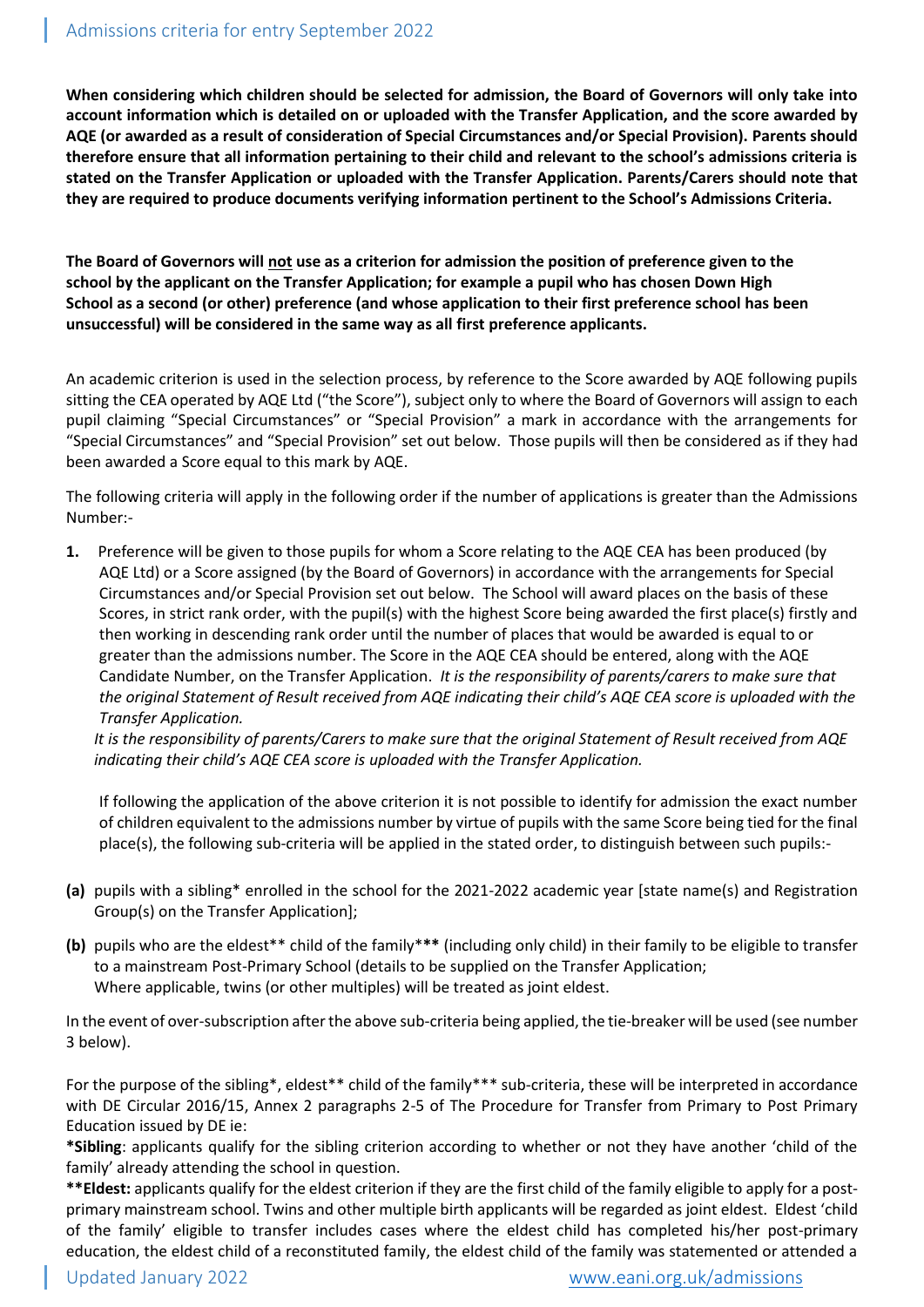# Admissions criteria for entry September 2022

special school or where a family has relocated to Northern Ireland. Proof of eldest child should be uploaded with the Transfer Application – a letter on headed note paper, stating that the child is the eldest eligible child and that the family is known to the verifier, from one of the following who is not a family member of the applicant: a Primary School Principal, a medical practitioner, a solicitor, an elected public representative, a member of the clergy or a police officer.

**\*\*\*Child of the family**: defined in relation to the parties to a marriage or parties living together in the same household, means: a child of both of them; and any other child who has been treated by both of those parties as a "child of their family". The Department of Education has been advised that this definition of a child of the family covers: a child born to a married couple; a child born to a co-habiting couple; a child of either of those people by a previous marriage or relationship; a child living with the same-sex partners whether there is a civil partnership under the Civil Partnership Act 2004 or not; an adopted or fostered child; a situation where, for example, an orphaned cousin is being brought up with the family.

# **2. Other pupils**

If the number of pupils for whom a Score relating to the AQE CEA has been awarded (by AQE Ltd) or a Score assigned (by the Board of Governors) is less than the admissions number, the following sub-criteria will be applied, in the stated order, to distinguish between those pupils for whom a Score relating to the AQE CEA has not been awarded or assigned:-

- **(a)** pupils with a sibling\* enrolled in the school for the 2021/2022 academic year; year [state name(s) and Registration Group(s) on the Transfer Application];
- **(b)** pupils who are the eldest\*\* child of the family**\*\*\*** (including only child) in their family; Where applicable, twins (or other multiples) will be treated as joint eldest.

#### **3. Tiebreaker**

- If, following the application of the above criteria and sub-criteria, it is not possible to identify for admission the exact number of children equivalent to the admissions number (in the event of pupils being tied for the final place(s) on the basis of either the Score awarded by AQE Ltd or a Score assigned by the Board of Governors then the following tie-breaker criteria will be applied, in the stated order, to distinguish between pupils tied for the final place(s).
	- **(i)** pupils will be selected for admission on the basis of the initial letter of their surname (as entered on their Birth Certificate) in the order set out:
		- O, Z, Y, X, A, G, F, B, V, C, D, E, W, I, Mc, Mac, T, R, N, K, U, H, L, P, S, M, Q, J.

This order was determined by a randomised selection of the letters of the alphabet.

In the event of surnames beginning with the same initial letter, the subsequent letters of the surname will be used in alphabetical order.

In the event of two identical surnames, the alphabetical order of the initials of the forenames (as entered on their Birth Certificate) will be used.

- **(ii)** In the event of tie-breaker (i) not being sufficient to resolve the issue due to the pupils having the same surname and initials, pupils will be selected for admission on the basis of their date-of-birth with greater preference being given the older a child is.
- **(iii)** In the event of tie-breakers (i) and (ii) not being sufficient to resolve the issue due to the pupils having the same surname and initials and the same date of birth, the final selection will be by lot.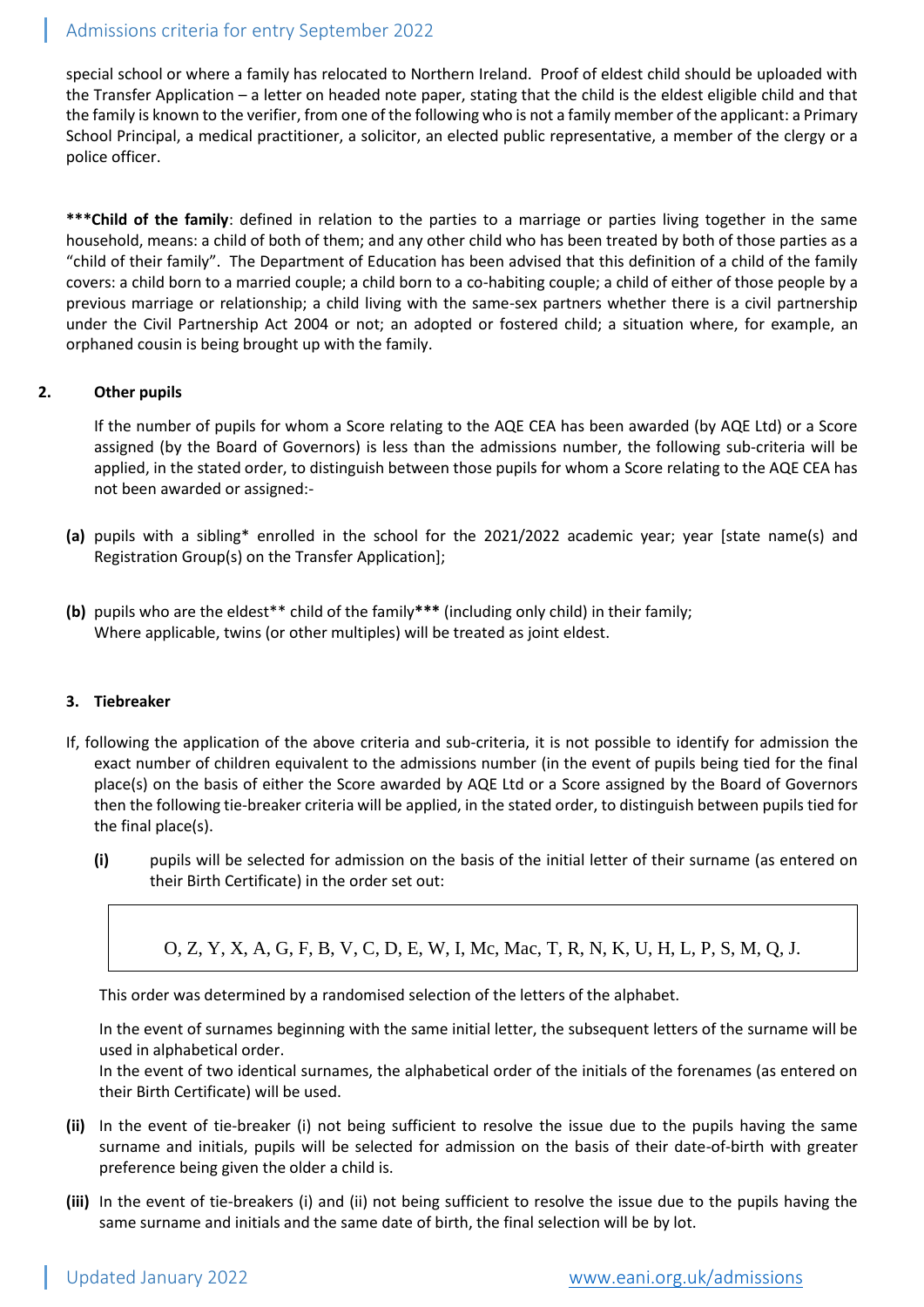### **Important Note to Parents/Carers**

**Parents/Carers are strongly advised to indicate on the Transfer Application which of the above sub-criteria apply and if more than one sub-criterion applies all relevant sub-criteria should be indicated.**

**If a pupil meets sub-criterion (a) then parents/carers are asked to include the name and current Registration Group of the sibling\* on the Transfer Application.**

**If a pupils meets sub-criterion (b) parents/carers are asked to provide independent written confirmation [see above\*\*] to confirm that the child is the eldest eligible child of the family to transfer for a post-primary mainstream school. This should be uploaded to the Transfer Application**

**The score in the AQE CEA and the AQE Candidate number should both be entered on the Transfer Application. The ORIGINAL notification received from AQE indicating your child's AQE CEA score should be uploaded to the Transfer Application. This information will be verified by the school.**

**Parents are asked to include on the Transfer Application the name of the child and date of birth as entered on his or her Birth Certificate in order to facilitate the use of the tie breaker set out above.**

#### **SPECIAL CIRCUMSTANCES AND SPECIAL PROVISION – GENERAL INFORMATION**

The purpose of a claim for Special Circumstances and/or Special Provision is so that a child can be assigned a whole number Score equivalent to that which he or she would have obtained in the AQE assessments under normal conditions. Consideration of a claim for Special Circumstances and/or Special Provision consists of two parts: the first requires the consideration of whether there is sufficient material to permit a child to be considered as having Special Circumstances or attracting Special Provision, or both; if a child is permitted to be considered as having Special Circumstances or as attracting Special Provision or both, the second part of the consideration requires an educational judgement to be made on the totality of the material presented to the School so that a mark equivalent to that which the child would have obtained in the AQE assessments under normal conditions can be assigned.

# *It is for parents/Carers to present all such material as they consider will assist the school in performing both parts of the consideration described above. All such material should be uploaded to the* **Transfer Application***.*

**Educational Evidence to be provided in support of a claim for Special Circumstances and/or Special Provision** In reaching the educational judgement needed to award the Score that the child would have obtained in the AQE assessments under normal circumstances, the Board of Governors will consider the totality of the material presented (uploaded to the **Transfer Application**) by the parents/carers. This material may include any or all of the following:

- i) The Score awarded by AQE in the Common Entrance Assessment (if the child sits two or three AQE CEAs) or the 'raw score' provided by AQE (if the child only sits one of the AQE CEAs, due to the child's illness, self-isolation or other unforeseen circumstances).
- ii) The results for the child of any standardised tests conducted in Year 5, Year 6 and Year 7 and the results in end of year tests in English and Mathematics in Year 5 and Year 6;
- iii) Comparative information from the Primary School, including the results, without names, for other children in the child's Year 7 class of any standardised tests conducted in Year 5 and Year 6 and Year 7 and the results in end of year tests in English and Mathematics in Year 5 and Year 6 and, where available, AQE CEA practice paper Scores;
- iv) Any other relevant material.

#### **SPECIAL CIRCUMSTANCES**

Down High School has academic performance as its first criterion, subject only to the consideration of medical or other problems which may have affected performance in the Common Entrance Assessment (CEA) and which are supported by independent documentary evidence of a medical or other appropriate nature, including educational evidence. These 'medical or other problems' are commonly referred to as 'Special Circumstances'. Please note:

• if a claim for the consideration of Special Circumstances is made in respect of matters for which Special Access arrangements were granted for a pupil, the School will take into account the fact that the pupil was granted Special Access arrangements for those matters.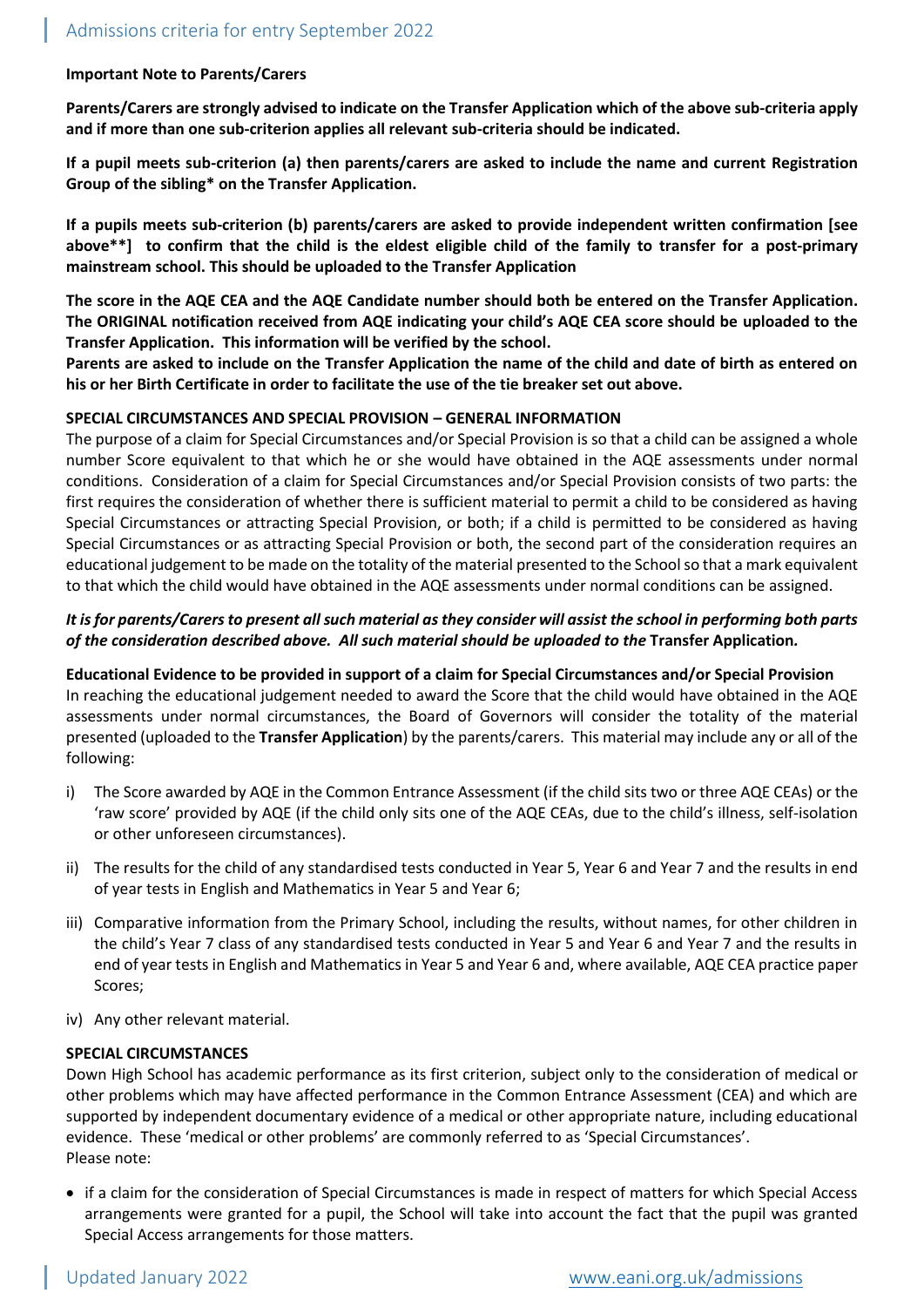# Admissions criteria for entry September 2022

Parents/Carers who wish to apply to the School under Special Circumstances should complete the relevant form SC22 (obtainable from the School or AQE) stating the precise reason why they believe the child should be considered for Special Circumstances. The SC22 form and appropriate documentary evidence should be uploaded with the Transfer Application. The Board of Governors will consider each application for Special Circumstances. Where a Special Circumstances claim is upheld, the Board of Governors will determine, on the basis of the information available, an appropriate AQE CEA score for the child. Such children will then be considered with all other children who have received an AQE CEA score and the Admissions Criteria applied.

The onus is upon parents to ensure that all relevant supporting information and accompanying form(s) are provided to the school. The Information Commissioner's Office website [www.ico.gov.uk](http://www.ico.gov.uk/) contains guidance for parents to access information held by primary schools in relation to their child.

## **Details of Medical or Other Circumstances**

Where it is claimed that a pupil's performance in the CEA has been affected by a medical or other circumstance, it is the responsibility of the parents/carers to set out in the relevant form SC22 (obtainable from the School or AQE) precise details of the circumstance and append independent evidence to corroborate its existence.

Where the circumstance is a medical one of short term duration which affected the pupil only at the time of the CEA, the School will require the production of evidence that the pupil was examined by a medical practitioner in relation to the illness at the time of the assessment. For children who have tested positive for COVID-19, documentary evidence such as a positive PCR test should be uploaded with the Transfer Application. Where the problem is of a non-medical nature the parents/carers should set out in the Form SC22 precise details of the problem and upload appropriate documentary evidence with the Transfer Application. It should be noted that independent evidence will carry greater weight.

The Board of Governors will consider the application for Special Circumstances. Where this is accepted, the Board of Governors will determine, on the basis of the information available, a Score for the pupil. Such pupils will then be considered with all other pupils who have received an AQE CEA Score and the admissions criteria applied.

#### **Special Provision**

Special Provision will apply for:

- (a) pupils whose parents/Carers wish them to transfer from schools outside Northern Ireland;
- (b) pupils who have received more than half their primary education outside Northern Ireland;
- (c) pupils entered for the AQE CEA, who because of unforeseen and **serious** medical or other problems (including absence for all three CEAs due to the child having COVID-19 or the need for the child to self-isolate for all three CEAs due to COVID-19) which are supported by appropriate documentary evidence, were unable to participate in any of the assessments.

Note: It is expected that all those seeking admission should sit the AQE CEA, with the exception of those pupils who take up residence in Northern Ireland after the 24<sup>th</sup> September 2021.

Parents/Carers who wish to apply to the School under Special Provision should complete the relevant form SC22 (obtainable from the School or AQE), stating the precise reason why they believe the pupil is eligible for consideration under Special Provision, and providing appropriate independent documentary evidence, which must be uploaded to the Transfer Application. For children who have tested positive for COVID-19, documentary evidence such as a positive PCR test should be uploaded with the Transfer Application.

For those pupils whose parents wish them to transfer from a School outside Northern Ireland, applications for Special Provision should be received by the School via the Transfer Section of the Education Authority on or before 29th April 2022.

The Board of Governors will consider the application for Special Provision. Where this is accepted, the Board of Governors will determine, on the basis of the information provided, an appropriate AQE CEA Score for the pupil. The pupil will then be considered with all other pupils who have received an AQE CEA Score and the admissions criteria applied.